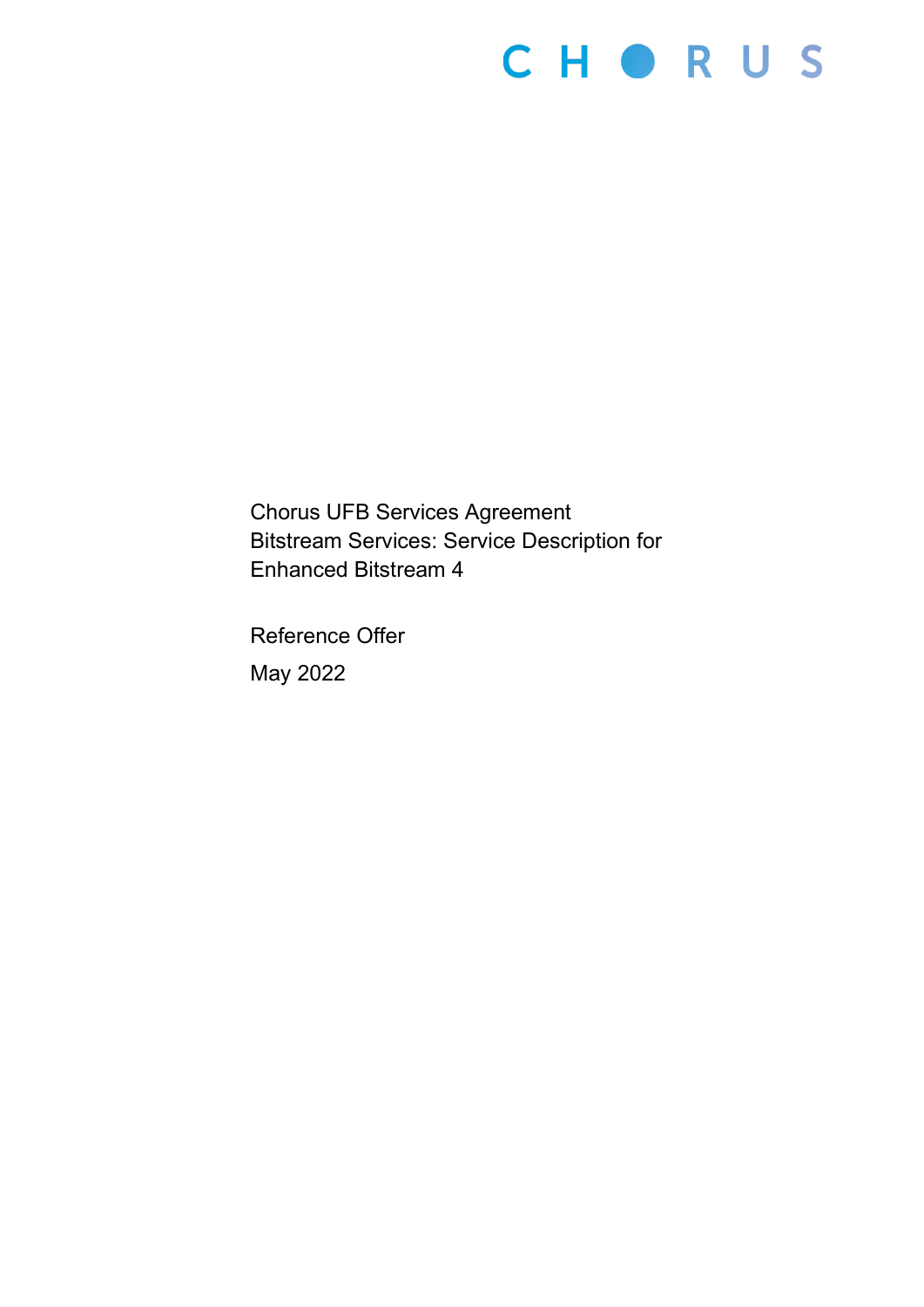# **Document Version History**

| <b>Version</b> | <b>Date</b> | <b>Author</b>       | <b>Description of Change</b>                                                      |
|----------------|-------------|---------------------|-----------------------------------------------------------------------------------|
| 1.0            |             | Alan Mitford-Taylor | Initial version                                                                   |
| 2.0            | June 2021   | Alan Boniface       | Addition of glass only option                                                     |
| 3.0            | May 2022    | Alan Boniface       | Addition of 2, 4 & 10G options plus<br>October 2022 and May 2023 offer<br>changes |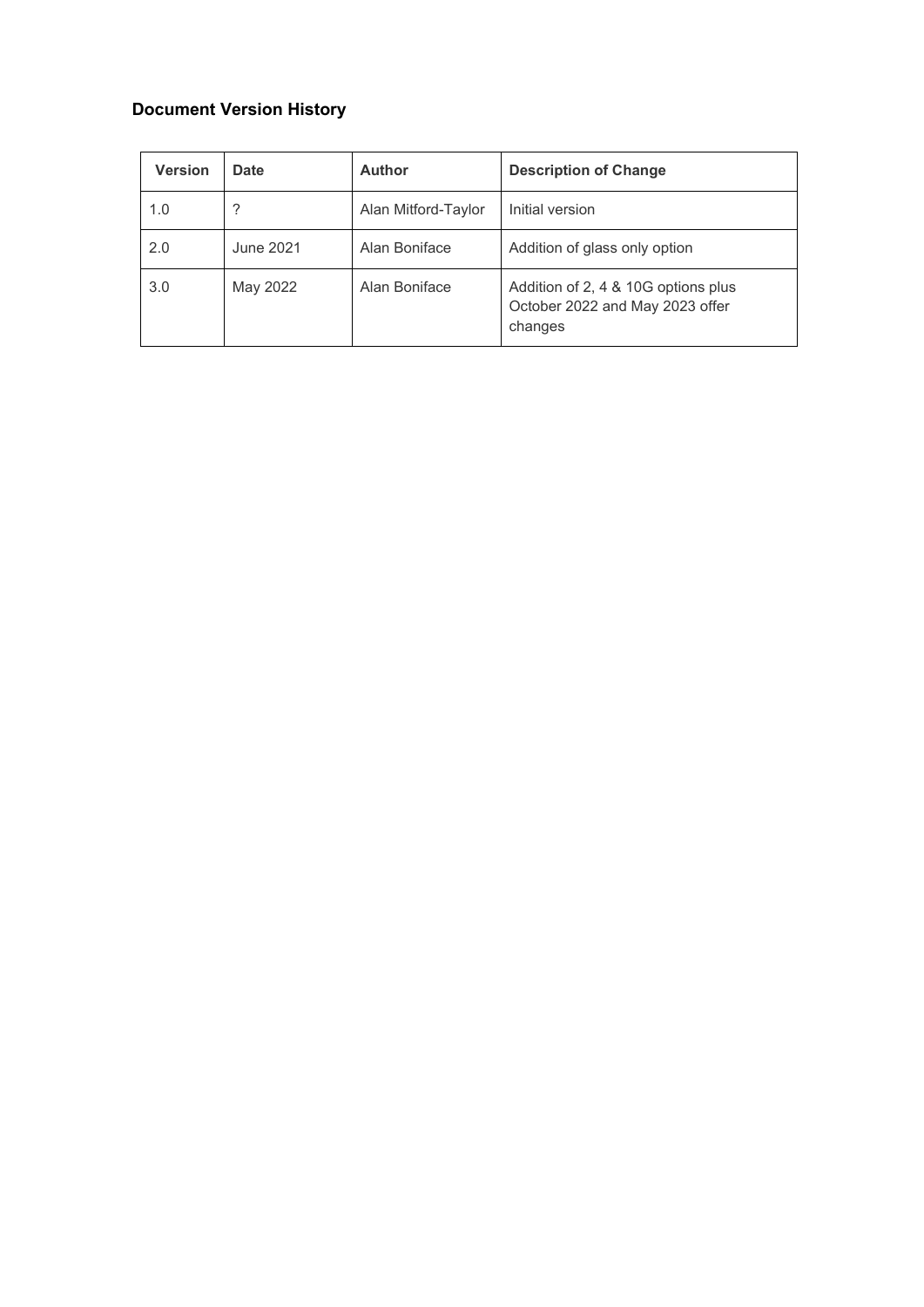# **TABLE OF CONTENTS**

| $\mathbf{1}$   |                                                                                     |  |
|----------------|-------------------------------------------------------------------------------------|--|
| $\mathcal{P}$  |                                                                                     |  |
| 3              |                                                                                     |  |
| $\overline{4}$ | Service Demarcation Point at End User Premises or Service Provider Premises or NBAP |  |
|                |                                                                                     |  |
| -5             |                                                                                     |  |
| 6              |                                                                                     |  |
| $7^{\circ}$    |                                                                                     |  |
| 8              |                                                                                     |  |
| 9              |                                                                                     |  |
|                |                                                                                     |  |
|                |                                                                                     |  |
|                | Appendix C - Enhanced Bitstream 4 Service Templates and Bandwidth Profiles15        |  |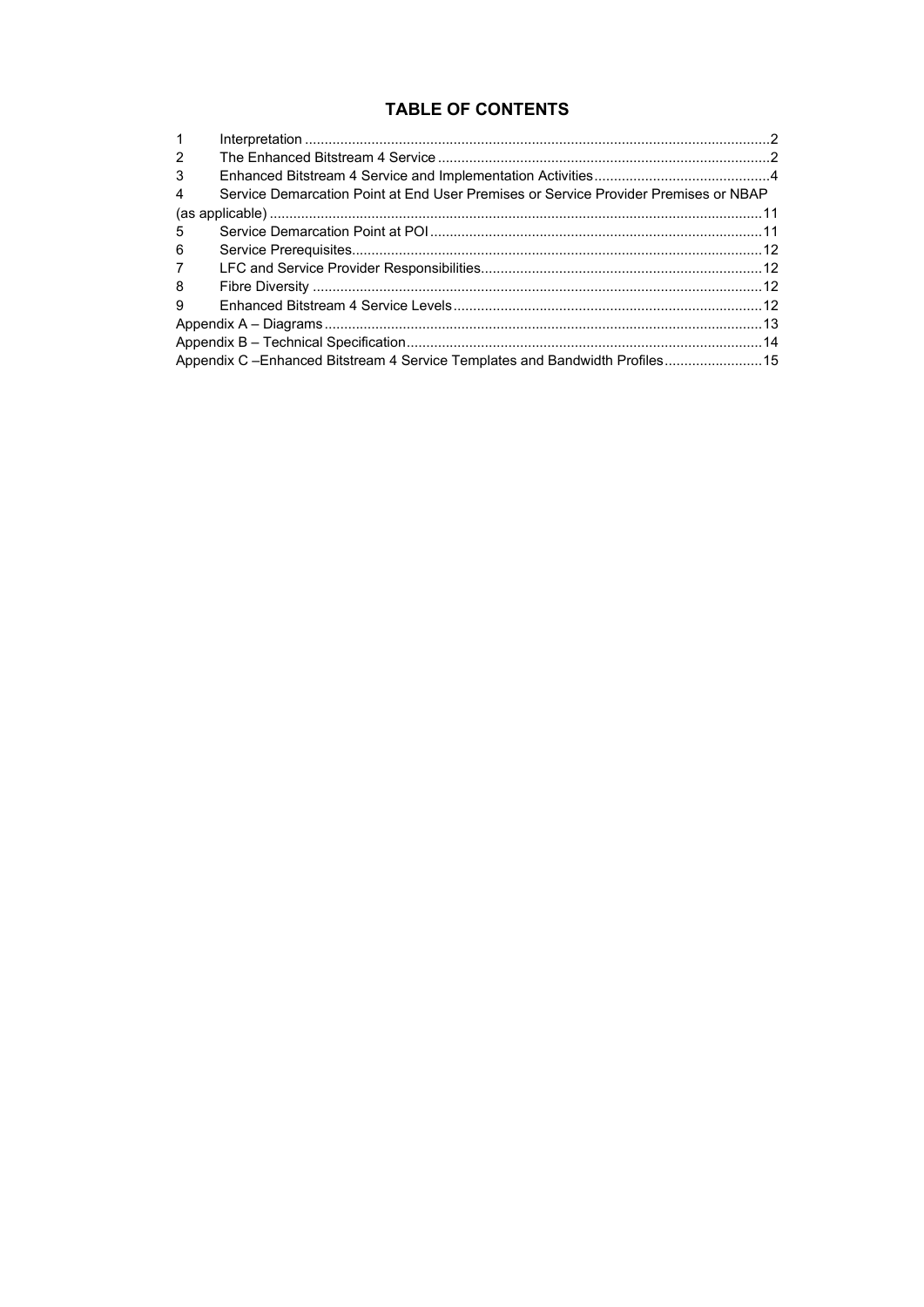# <span id="page-3-0"></span>**1 Interpretation**

- 1.1 References to clauses or sections are references to clauses or sections in this Service Description unless expressly provided otherwise. The definitions set out in the General Terms and the Operations Manual apply to this Service Description unless expressly provided otherwise.
- 1.2 References to the Operations Manual are references to the Operations Manual for the Bitstream Services.

# <span id="page-3-1"></span>**2 The Enhanced Bitstream 4 Service**

2.1 The Enhanced Bitstream 4 Service is a high speed multi-class Bitstream Service suitable for complex business grade applications delivered over point-to-point fibre access. Enhanced Bitstream 4 is part of the UFB family of Bitstream Services:

| Bitstream 2                       | Based on the TCF Mass Market service.                                                                           |
|-----------------------------------|-----------------------------------------------------------------------------------------------------------------|
| Bitstream 2 Accelerate            | Based on the TCF Mass Market service with enhanced low<br>priority options.                                     |
| <b>Small Business Fibre</b>       | Based on the TCF Mass Market service with enhanced low<br>priority options and Enterprise assure service level. |
| Bitstream 3                       | Based on the TCF Business service.                                                                              |
| Bitstream 3 Accelerate            | Based on the TCF Business service.                                                                              |
| Bitstream 3a                      | Based on the TCF Business service.                                                                              |
| Bitstream 3a Accelerate           | Based on the TCF Business service with enhanced low priority<br>options                                         |
| Bitstream 3a P2P                  | Based on the TCF Business service.                                                                              |
| Bitstream 3a SFP                  | Based on the TCF Business service with an SFP ONT                                                               |
| Bitstream 4                       | Based on the TCF Business Premium service.                                                                      |
| <b>UFB Handover</b><br>Connection | Based on the TCF E-NNI specification.                                                                           |
| <b>Multicast</b>                  | Based on the TCF Ethernet Multicast Access (EMA) service.                                                       |
| <b>ATA Voice</b>                  | An analogue telephone access service.                                                                           |
| UNI Voice (128/128)               | Low speed Bitstream service for telephony access service.                                                       |

- 2.2 A diagram of the configuration for the Enhanced Bitstream 4 Service is set out in Appendix A. The Enhanced Bitstream 4 Service provides an Ethernet Private Line ( EPL) bitstream service supporting a single Access-EPL service per UNI at the End User Premises, Service Provider Premises or NBAP (as applicable) to the UFB Handover Connection Service located at the POI that enables a Service Provider to access and interconnect with the LFC Network
- 2.3 The Enhanced Bitstream 4 Service is an input service which a Service Provider can combine with other LFC services (or with the Service Provider's own network or wholesale services provided by other service providers) to provide fibre based telecommunications services to End Users.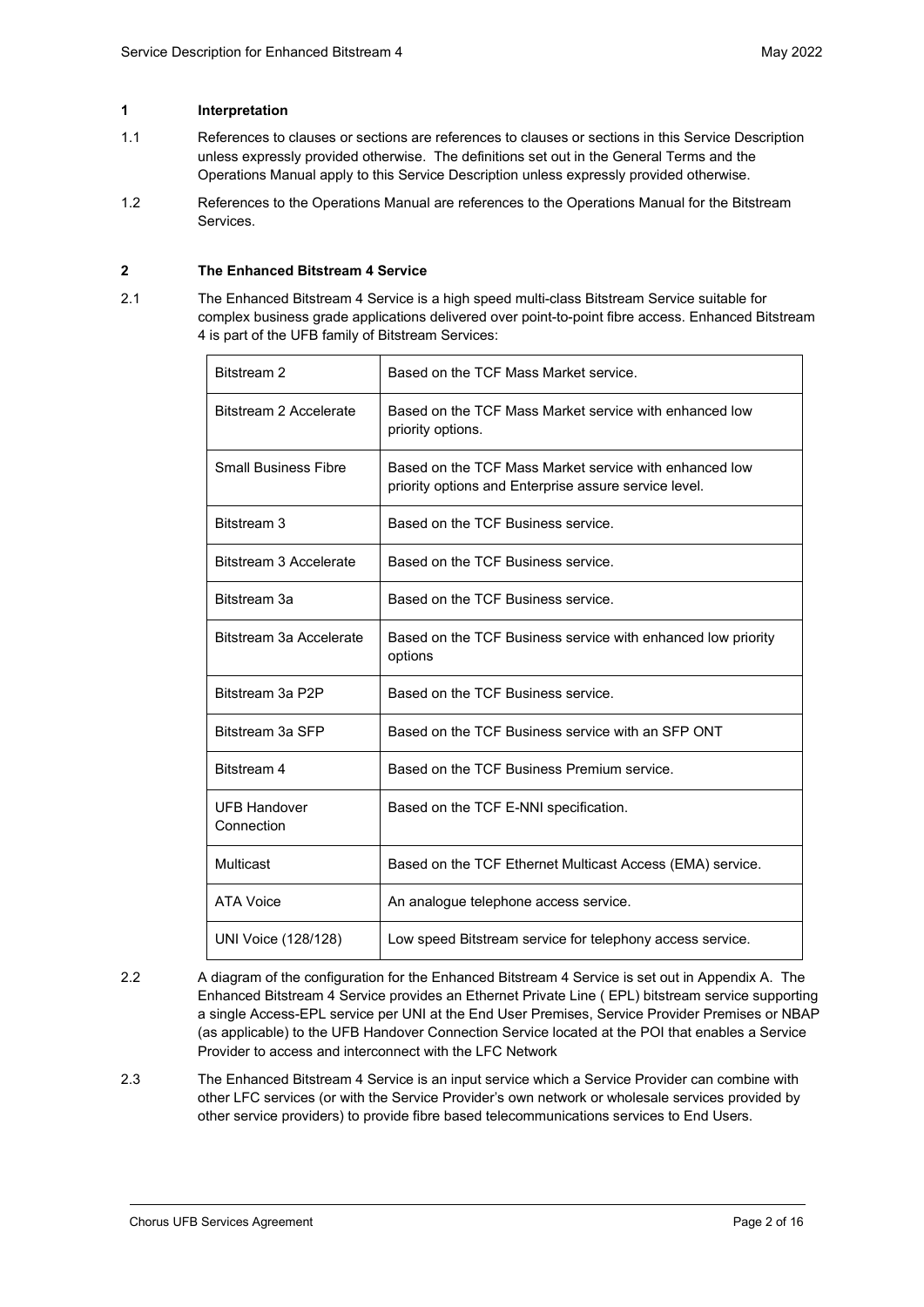- 2.4 The Enhanced Bitstream 4 Service has the following key characteristics:
	- 2.4.[1](#page-4-0) Support for  $NID<sup>1</sup>$  or glass-only end-customer access termination types.
	- 2.4.2 It is available in three Access Rate configurations:
		- a) 100/100[2](#page-4-1) Mbps;
		- b) 1000/1000 Mbps;
		- c) 10/10 Gbps (10000/10000 Mbps)

where the Access Rate defines the maximum bandwidth that can be consumed on the access.

- 2.4.3 It includes a single Ethernet Access-EPL[3](#page-4-2) Operator Virtual Circuit (OVC) service delivered over Active Optical Network (P2P) fibre access. An Access-EPL allows up to 4093 VLANS to be passed transparently between the UNI at the End User Premises, Service Provider Premises, NBAP or the Service Provider's co-location space (as applicable) and the E-NNI at the POI.
- 2.4.4 Support for two classes of traffic, High and Low for 100Mbps and 1Gbps options; where:

| <b>Traffic Class</b> | CIR | FIR   |
|----------------------|-----|-------|
| Low Priority         | ≥ 0 | ≥ ∩   |
| <b>High Priority</b> | ≥ ∩ | $= 0$ |

10Gbps options only support high traffic class.

- 2.4.5 Appendix C provides an overview of the Service Templates and bandwidth profiles that are offered, with the option until May 2023 to create modified or new Service Templates and bandwidth profiles using 'core building blocks' and the Product Development Process. Public Service Templates and bandwidth profiles will published on the LFC website.
- 2.4.6 The UNI all-to-one bundling attribute is enabled, supporting both tagged and untagged frames at the UNI.
- 2.4.7 Can be delivered to a valid UFB Handover Connection located at a local POI or, using the NGA Tail Extension service, a national POI.[4](#page-4-3)
- 2.4.8 For NID based services, supports 1000/100 Base-T or SFP UNI that is located at the End User site.
- 2.4.9 For Glass-only services supports a connectorised fibre tail UNI that plugs into a compatible SFP in the end-customer CPE
- 2.4.10 Supports the following optional features:
	- a) Single (MEF-33 HIGH Priority) or Multiclass, depending on the service selected;
	- b) OAM Connectivity Fault Management (CFM) (NID only);
	- c) Birth Certificate (NID only);
	- d) Access Diversity;
	- e) Tail Extension;

<span id="page-4-0"></span><sup>1</sup> NID grandfathering ends on 21 April 2022 so no new NID connections can be requested after that date. Existing Feasibilites and Orders can proceed.

<span id="page-4-1"></span> $2$  The Glass-ony variant may be ordered as 100Mbps Access rate, but is delivered over fibre as 1000Mbps. The maximum bandwidth for this option is enforced as a 100Mbps sub-rate using a bandwidth policy.

<span id="page-4-2"></span><sup>3</sup> This document uses *Access-EPL* instead of *E-APL* to align with MEF 33, MEF 51 and TCF Ethernet Access Service Description v33 standards.

<span id="page-4-3"></span><sup>4</sup> 10Gbps delivery to a national POI is not available currently.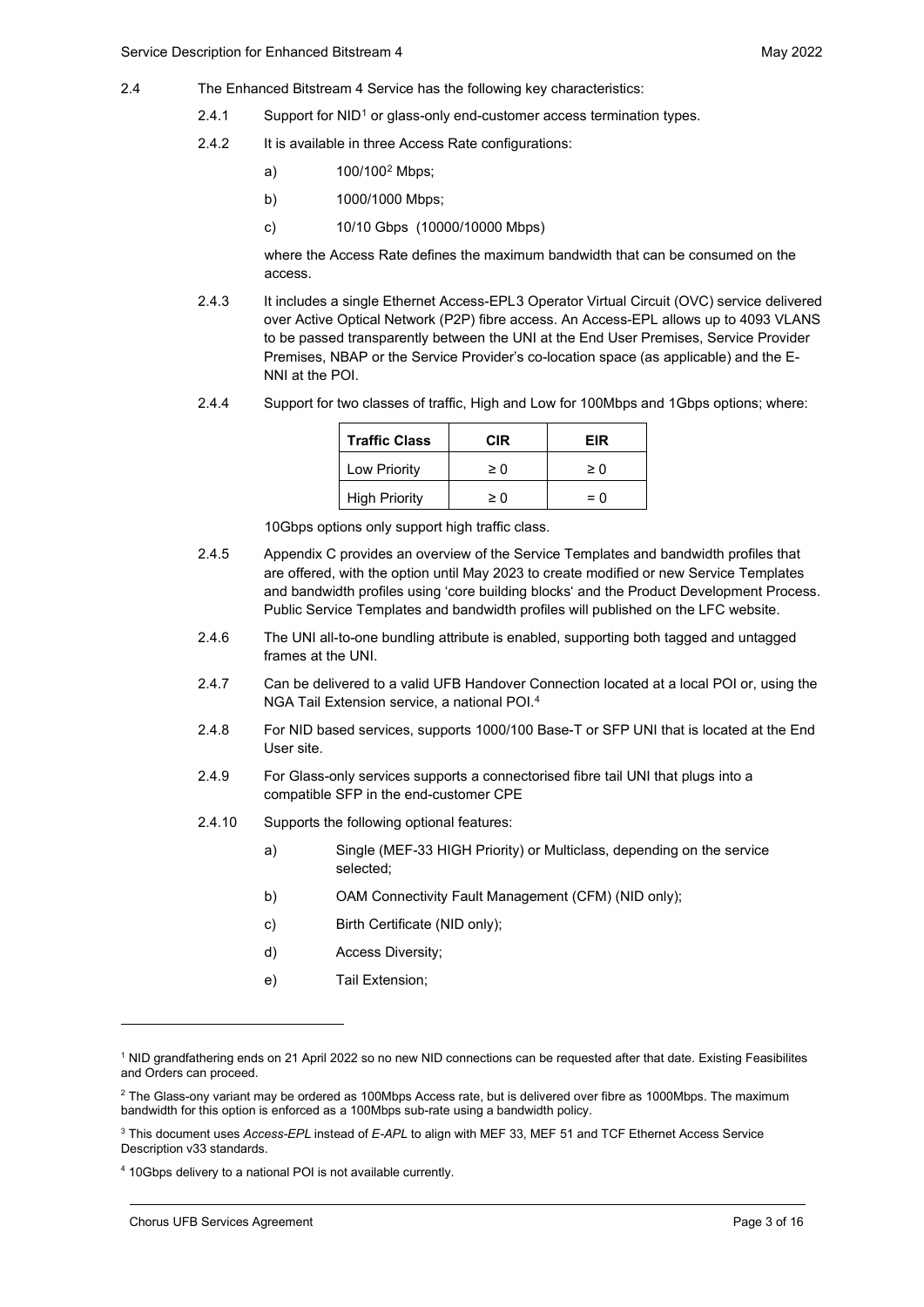- 2.4.11 For NID based services supports:
	- a) 1000/100 Base-T or 1000Base-X (SFP) UNIs located at the End User site.
	- b) Single (MEF-33 HIGH Priority) or Multiclass;
	- c) OAM Connectivity Fault Management (CFM);
	- d) Birth Certificate;
	- e) Access Diversity;
	- f) Tail Extension;
- 2.4.12 For Glass-only services supports
	- a) a connectorised fibre tail UNI that plugs into a compatible SFP/SFP+ in the end-customer CPE
	- b) 1Gbps access rate (1000Base-X) with High and Low Priority CoS (Multiclass)
	- c) 10Gbps access rate (10GBase-X) with High Priority CoS (MEF-33)
	- d) OAM Connectivity Fault Management (CFM);
	- e) Access Diversity;
	- f) Tail Extension;
- 2.4.13 Complies with the Access-EPL service described in *MEF Technical Specification MEF 51: OVC Services Definition August 2015*, *MEF Technical Specification MEF 33 Ethernet Access Services 2012* and the *Business Premium* service described in the *TCF Ethernet Access Service Description v33, 11 May 2017***.**

# <span id="page-5-0"></span>**3 Enhanced Bitstream 4 Service and Implementation Activities**

# *Installation Services*

3.1 The Enhanced Bitstream 4 Service includes a Standard Install as set out in the Operations Manual.[5](#page-5-1) The LFC will provide Non-Standard Installs as an ancillary service.

# *Termination Point*

- 3.2 The Enhanced Bitstream 4 termination points are for;
	- 3.2.1 The Layer 1 termination point at the End User Premises, Service Provider Premises, NBAP or the Service Provider's co-location space (as applicable) is either:
		- a) the LCA connector or splice on the OFDF; or
		- b) an SCA connector at an Internal Termination Point (ITP); and
	- 3.2.2 The Layer 2 termination point is either:
		- a) the SFP Socket (UNI-N) on the NID; or
		- b) the End User facing port on the Access Node (UNI-N) in the Central Office.

# *Testing*

- 3.3 The LFC will test the Fibre Lead-in from the termination point at the Premises, as referred to in the Operations Manual, to the Central Office where the access node is located to ensure the fibre is within the technical specification for fibre set out in Appendix B.
- 3.4 If a NID-based service is requested, the LFC will complete a functional test of the Enhanced Bitstream 4 Service at the Layer 2 termination point at the Premises referred to in the Operations Manual using the diagnostic tools and record a birth certificate.

<span id="page-5-1"></span><sup>5</sup> Standard Install parameters may differ between LFCs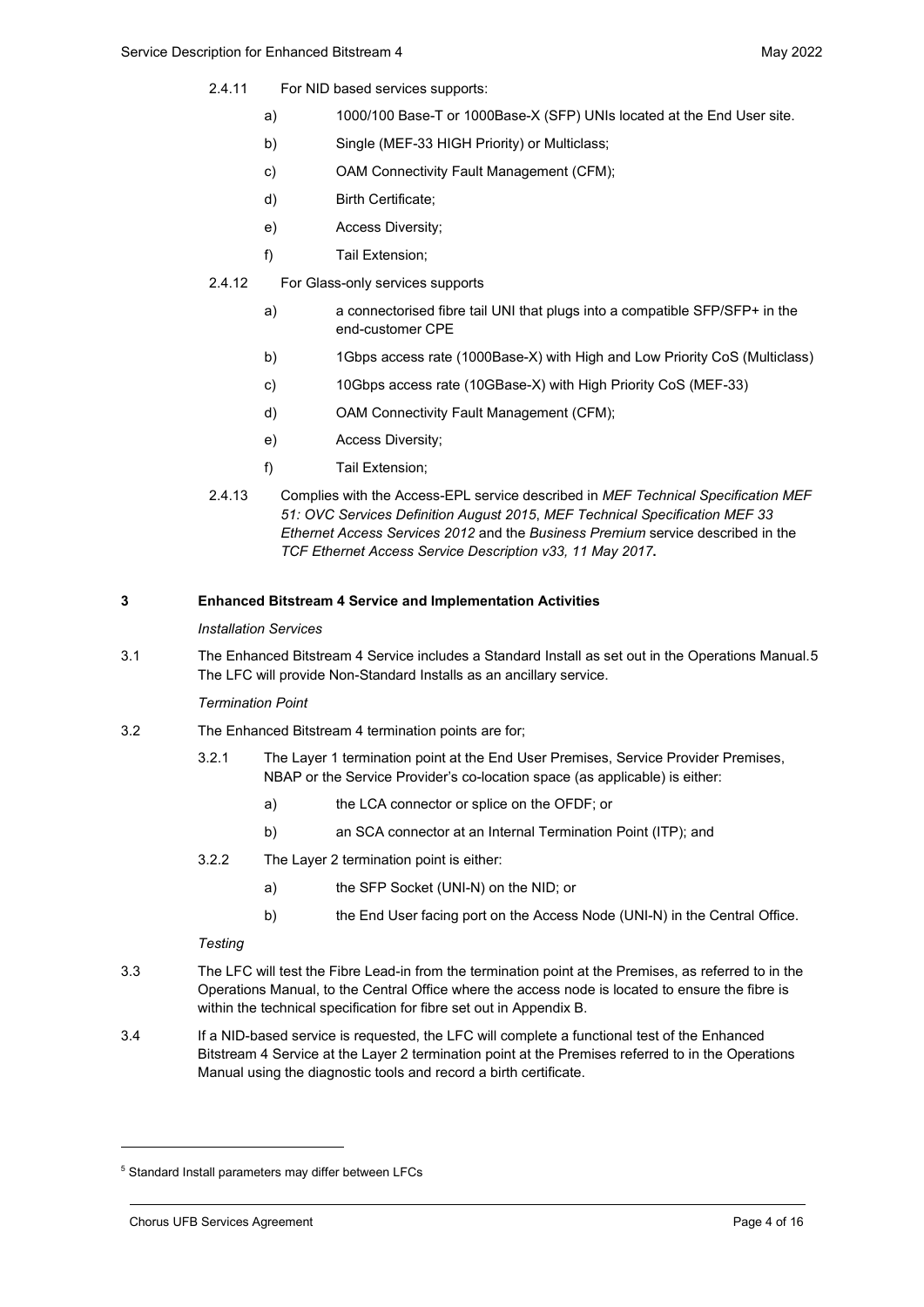#### *Additional Services*

- 3.5 If the Service Provider requires additional services such as:
	- 3.5.1 A Non-Standard Install which includes (where required):
		- a) the installation of the Fibre Lead-in where there is no existing fibre cabling and the installation is outside the parameters set out in the Operations Manual; or
		- b) installation of specialised termination equipment in an NBAP; or
		- c) installation of Fibre-Lead-in diversity at an End User Premises, Service Provider Premises or NBAP (as applicable) (from the FAP to the ETP or OFDF as applicable);
	- 3.5.2 Provision of diversity to End User Premises, Service Provider Premises or NBAP (as applicable) (when the second or subsequent instance of the Enhanced Bitstream 4 Service is purchased);
	- 3.5.3 Any Premises' wiring services; or
	- 3.5.4 Installation and testing of Service Provider equipment and services,

then the LFC may be able to provide item (c) on request subject to terms to be agreed between the LFC and the Service Provider. Items (a) and (b) are available on terms as set out in this Agreement.

*Core Enhanced Bitstream 4 Service*

- 3.6 The core bitstream services provided as part of the Enhanced Bitstream 4 Service are as follows:
	- 3.6.1 One Access-EPL service that supports transparent pass-through of 802.3 and 802.1Q frames on the UNI delivered to the End User Premises, Service Provider Premises, or NBAP (as applicable);
	- 3.6.2 Delivery over a single 802.1ad SVLAN on the E-NNI at the local or regional POI;
	- 3.6.3 A QOS bandwidth profile that describes how traffic is carried between these points.
	- 3.6.4 The following options, exercised by Service Request, to:
		- a) Select the Access Rate. The Enhanced Bitstream 4 Bitstream Service has three Access Rates available which define the maximum downstream and upstream Layer 2 bandwidth allowed for that Access Rate:
			- $100/100$  Mbps<sup>6</sup>;
			- 1000/1000 Mbps;
			- 10000/10000 Mbps (10/10Gbps)

Note the transmission of Ethernet frames includes additional overheads such as Ethernet preamble, frame delimiters and inter-frame gaps. This limits the maximum throughput to  $\sim$  90% of the physical medium speed depending on frame size.

- b) Depending on the product offer, select the High Traffic Class and Low Traffic Class Bandwidth Profiles as follows:
	- (i) Only bandwidth profiles less than or equal to the Access Rate can be selected. However the sum of High and Low Traffic Class bandwidth profiles can exceed the Access Rate, noting that the physical medium speed defines the maximum bandwidth that can be utilised at any time.
	- (ii) It is recommended that aggregate CIR service bandwidth does not exceed 70% of UNI or E-NNI physical speed.

<span id="page-6-0"></span><sup>&</sup>lt;sup>6</sup> The Glass-ony variant may be ordered as 100Mbps Access rate, but is delivered over fibre as 1000Mbps. The maximum bandwidth for this option is enforced as a 100Mbps sub-rate using a bandwidth policy.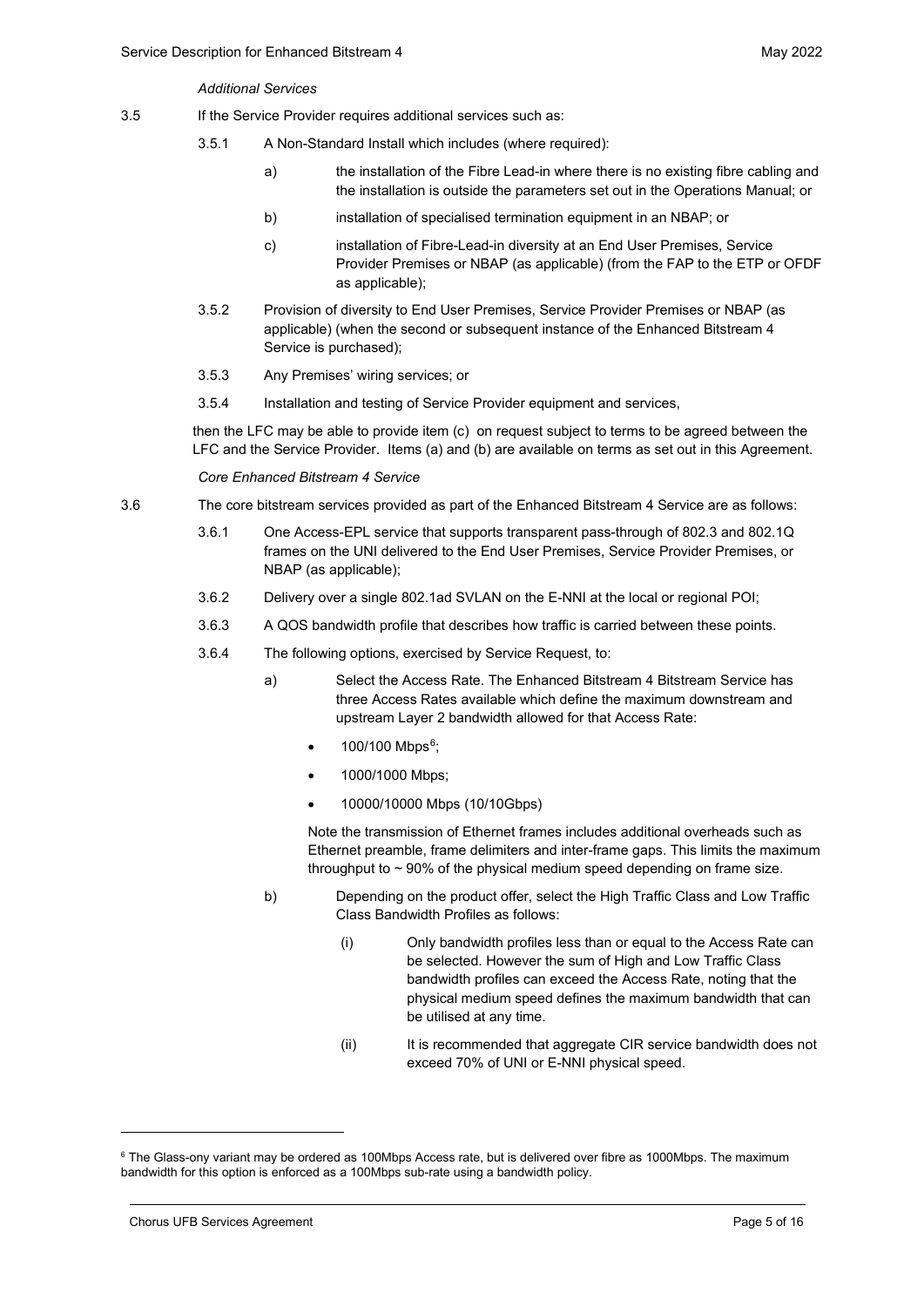- (iii) These bandwidth profiles can be modified or combined with other services until May 2023 using the Product Development Process as described in clause [3.7.](#page-10-0)
- (iv) The list of bandwidth templates is defined in Appendix C.
- (v) Enable MEF 33 Compliance as follows
	- Off Frame Traffic Class will be classified based on the individual frames priority markings and colour-awareness setting as set out below

| Co <sub>S</sub> | UNI CE-tag PCP       | E-NNI S-tag PCP | <b>DEI</b> Green | <b>DEI Yellow</b> |
|-----------------|----------------------|-----------------|------------------|-------------------|
| High            | 1, 2, 3, 4, 5, 6, 7, |                 |                  |                   |
| Low             | 0, untagged          |                 |                  |                   |

- High all frames will be classified as High Traffic Class including untagged frames at the UNI and single-tagged frames at the E-NNI;
- c) Enable the required level of Access Diversity as described in the Operations Manual; Specify the following attributes per Access-EPL:
	- (i) The Access-EPL E-NNI;
	- (ii) The E-NNI SVLAN Identifier.
- d) Tail Extension ON or OFF, as per NGA Tail Extension Service Service Description.<sup>[7](#page-7-0)</sup>
- 3.6.5 For NID-based services, the following additional options, exercised by Service Request, to:
	- a) Enable OAM as follows
		- (i) On UNI Maintenance and E-NNI Maintenance Association Intermediate Points (MIP) are available to the Service Provider for the NID variant, and can be integrated with Service Provider 802.1ag OAM solutions; or
		- (ii) Off no UNI or E-NNI MIP are available to the Service Provider and OAM frames will be passed transparently through the Access-EPL service.
	- b) Request a subsequent Birth Certificate to be created, either as part of a modify service request or during an assure event. The Birth Certificate runs a Y.1564 out-of-service test across the Access-EPL and all customer traffic is discarded for the duration of the test.

<span id="page-7-0"></span><sup>7</sup> 10Gbps TES is not available currently.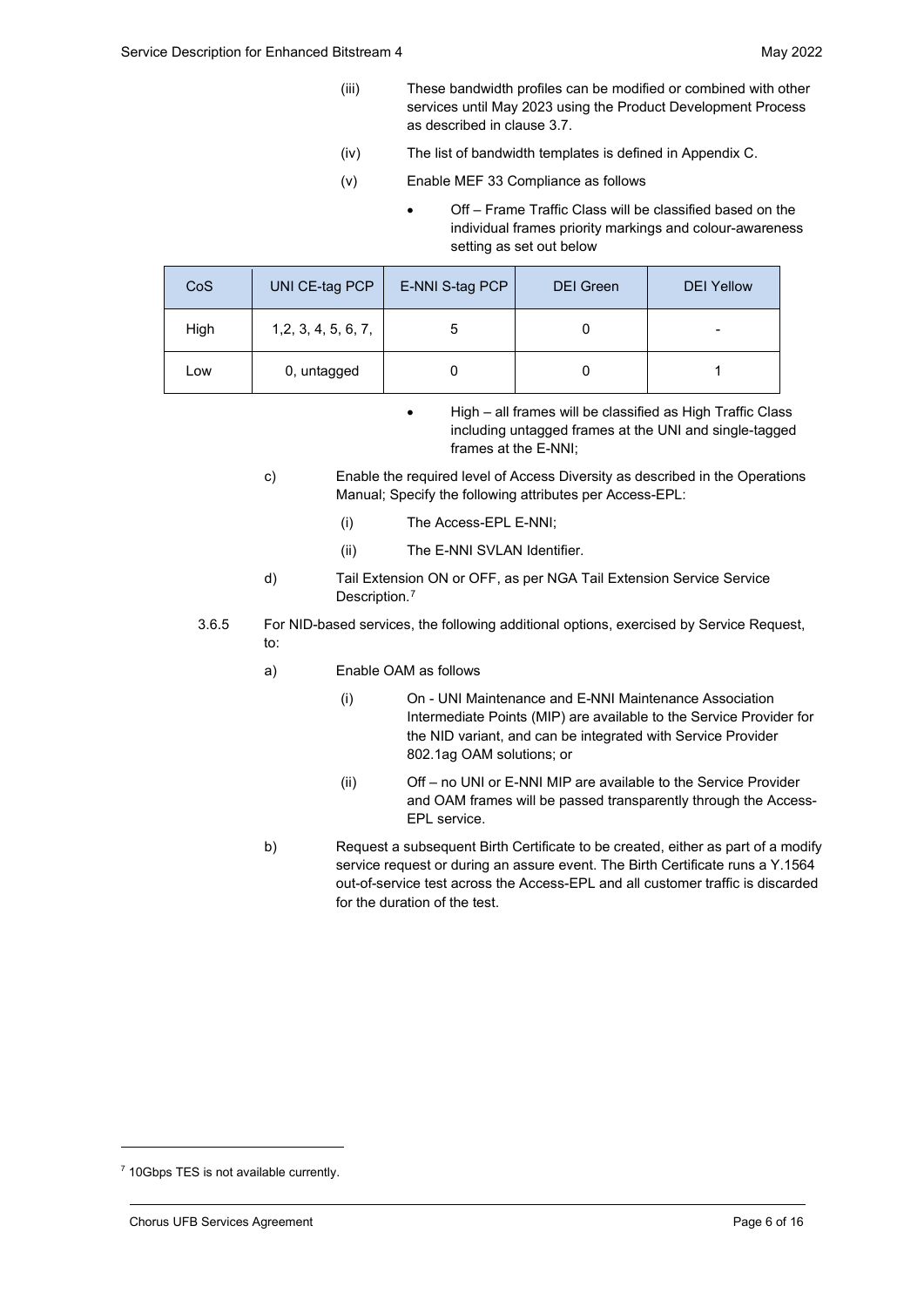- 3.6.6 Frames are managed as follows:
	- a) Upstream:
		- (i) Untagged frames are delivered as single tagged frames at the E-NNI (S-tag only).
		- (ii) Tagged frames are delivered as double tagged frames at the E-NNI. CE-VLAN and PCP values are preserved in the E-NNI C-tag.
	- b) Downstream:
		- (i) Single-tagged frames are delivered as untagged frames at the UNI.
		- (ii) Double tagged frames are delivered as single tagged frames at the UNI. C-tag 802.1Q VLAN and PCP values are preserved as in the single-tagged 802.1Q frame at the UNI.
- 3.6.7 Frames will be treated based on the individual frames Traffic Class classification:
- 3.6.8 Frames are policed at ingress based on the subscribed CIR/CBS/EIR/EBS values for the frame's Traffic Class classification;

| Type                         | <b>Ingress</b>             | <b>Transport</b>                                                                                    |
|------------------------------|----------------------------|-----------------------------------------------------------------------------------------------------|
| Low Traffic<br>Class         | $CIR \ge 0$<br>$EIR \ge 0$ | Queued and Weighted fairly under<br>congestion conditions<br>Frames classified as EIR dropped first |
| <b>High Traffic</b><br>Class | $CIR \geq 0$<br>$EIR = 0$  | Strictly prioritised                                                                                |

a) Frames are transported between the E-NNI and UNI as follows:

- b) In-profile Frame drop preference is:
	- (i) Low Traffic Class EIR;
	- (ii) Low Traffic Class CIR;
	- (iii) High Traffic Class (CIR);

CIR frames will be delivered according to performance metrics..

- c) Traffic can burst up to line rate as per policer settings (CBS/EBS);
- d) The headline rate = CIR+EIR.
	- There will be no bandwidth overhead to compensate for higher protocol encapsulation overheads;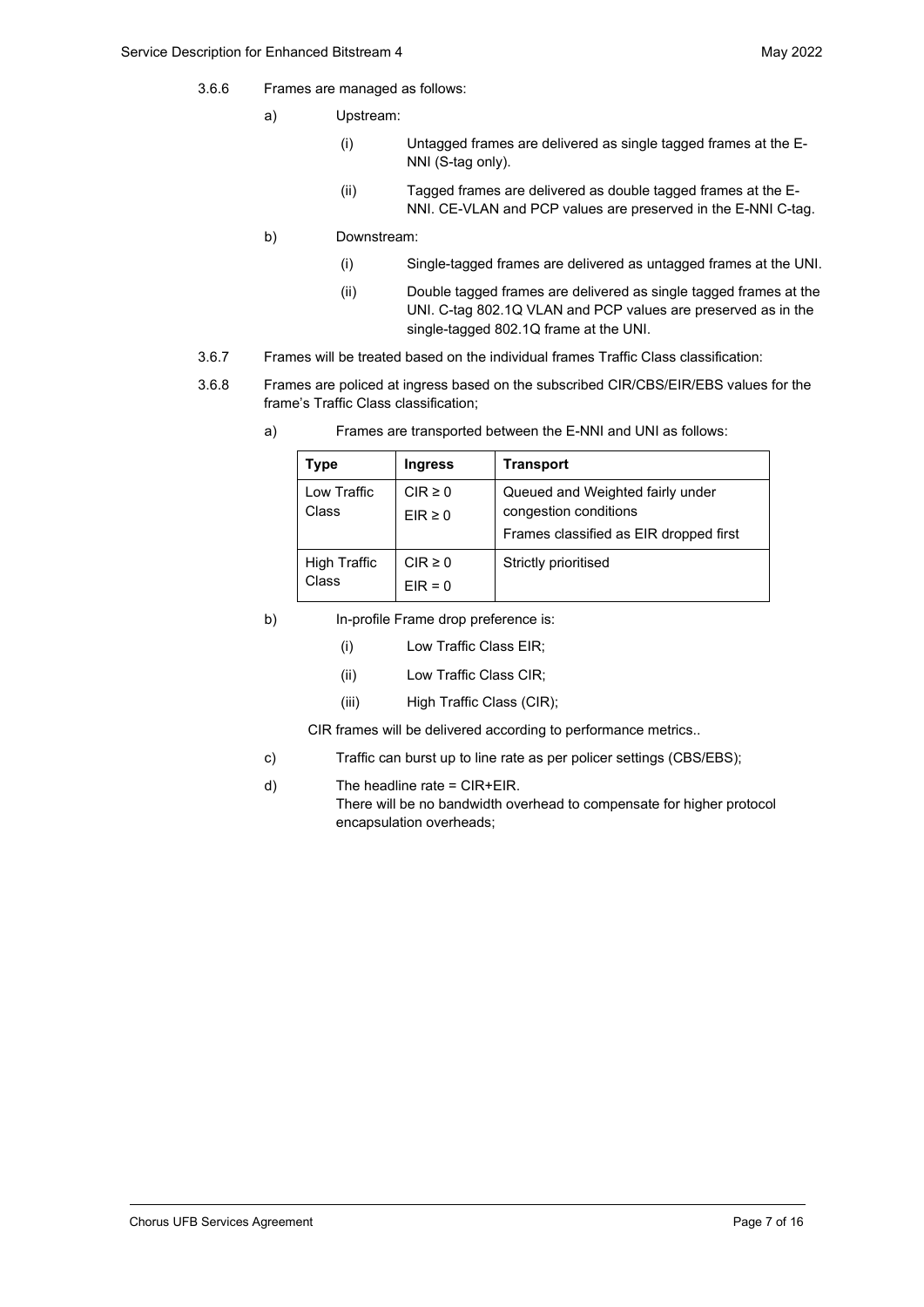3.6.9 The Enhanced Bitstream 4 Service has similar characteristics to the other services within the UFB family of Bitstream services as identified below:

| <b>Attribute</b>                      | <b>Bitstream 2</b>                                  | <b>Bitstream 3</b>                           | <b>Bitstream 3a</b><br><b>Bitstream 4</b><br>(HSNS<br>Premium) |                                                               | <b>Enhanced Bitstream 4</b>                                                                                     |
|---------------------------------------|-----------------------------------------------------|----------------------------------------------|----------------------------------------------------------------|---------------------------------------------------------------|-----------------------------------------------------------------------------------------------------------------|
| <b>Bitstream</b>                      | E-AVPL                                              | E-APL                                        | E-APL                                                          | E-APL                                                         | Access-EPL                                                                                                      |
| <b>High Priority</b>                  | Yes                                                 | Yes                                          | Yes                                                            | Yes                                                           | Yes                                                                                                             |
| Low Priority                          | Yes                                                 | No                                           | Yes                                                            | No                                                            | Yes                                                                                                             |
| Service<br>Bandwidths*                | From 30/10<br>Mbps up to<br>1000/500<br><b>Mbps</b> | From 2.5Mbps<br>up to 100/100<br><b>Mbps</b> | 200/200 Mbps<br>with High<br>Priority from<br>2.5Mbps          | <b>From 100</b><br>Mbps up to<br>10 GigE                      | For current 1G<br>multiclass plans Low up<br>to 1000 Mbps withHigh<br>from 10/10 Mbps to<br>1000/1000** Mbps    |
|                                       |                                                     |                                              |                                                                |                                                               | Offers launching<br>October 2022 will only<br>have High Traffic Class<br>500Mbps, 1, 2, 4 and<br>10Gbps         |
| OAM CFM                               | <b>No</b>                                           | No                                           | <b>No</b>                                                      | <b>No</b>                                                     | Yes (NID only)                                                                                                  |
| <b>Birth</b><br>Certificate           | No                                                  | No                                           | No                                                             | No                                                            | <b>No</b>                                                                                                       |
| MTU (at E-<br>NNI)                    | 2000 Bytes                                          | 2000 Bytes                                   | 2000 Bytes                                                     | 9100 Bytes                                                    | 9100 Bytes                                                                                                      |
| <b>MAC</b><br>addresses               | 16                                                  | 64                                           | 64                                                             | Unlimited                                                     | Unlimited                                                                                                       |
| Number of<br>available<br><b>UNIs</b> | 4 standard                                          | 4 standard                                   | 4 standard                                                     | 1 with a<br>second UNI<br>available on<br>request             | NID: 2 1000/100 Base-<br>T + 2 SFP Sockets<br>standard<br>Glass: 1 with a second<br>UNI available on<br>request |
| L <sub>2</sub> CP<br>support          | <b>No</b>                                           | <b>No</b>                                    | <b>No</b>                                                      | Limited                                                       | Limited                                                                                                         |
| <b>Diversity</b>                      | On request<br>with limited<br>availability          | On request<br>with limited<br>availability   | On request<br>with limited<br>availability                     | Available to<br><b>Priority Users</b><br>in selected<br>areas | Available to Priority<br>Users in selected areas                                                                |

*\* Bandwidth options for each Bitstream Service are detailed in each Bitstream Service Description and further options can be developed using the Product Development Process.*

*\*\* 1 G version has either 500Mbps or 1Gbps high priority and 2, 4 and 10Gbps versions are high priority.*

*NID characteristics*

3.6.10 The standard NID includes at least two 1000/100 Base-T and two SFP Socket UNIs.

*Glass-only characteristics*

- 3.6.11 The standard connector type on the ITP is SCA.
- 3.6.12 A customer-supplied 1GE SFP or 10GE SFP+ optics module will be required to provide the UNI-C.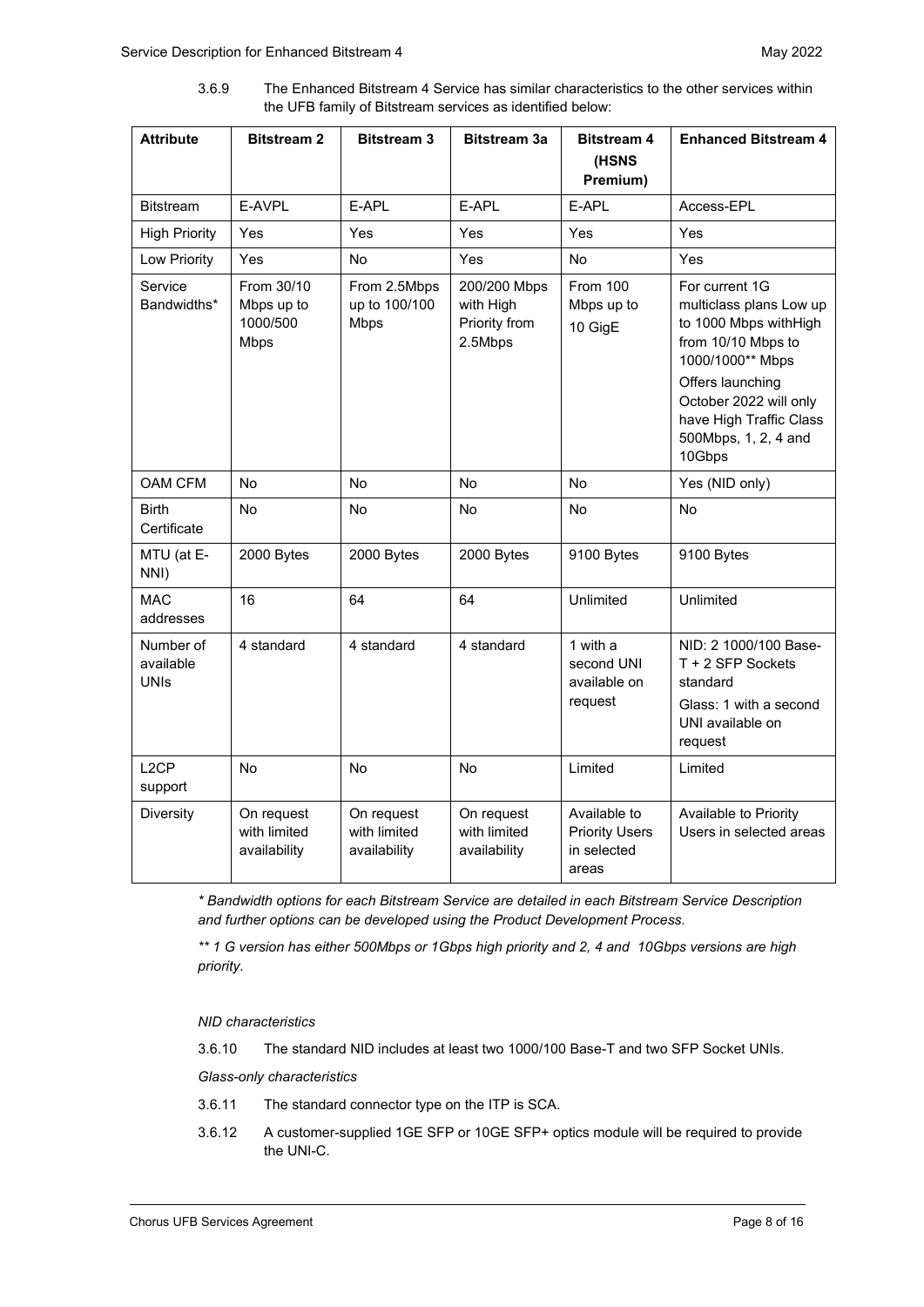# *UNI – NNI characteristics*

- 3.6.13 The sum of High and Low Traffic Class bandwidth profiles of all services delivered downstream to a UNI can exceed the UNI line rate. If there is insufficient UNI line rate to deliver demanded traffic then frames will be randomly discarded, based on their drop precedence, and Service Levels for that Class of Service do not apply. It is therefore the Service Provider's responsibility to shape and queue traffic appropriately.
- 3.6.14 The sum of High and Low Traffic Class bandwidth profiles of all services delivered upstream to a UFB Handover Connection Service can exceed the UFB Handover Connection Service line rate. If there is insufficient UFB Handover Connection line rate to deliver the submitted traffic then frames will be randomly discarded, based on their drop precedence, and Service Levels for that Class of Service do not apply. It is therefore the Service Provider's responsibility to shape and queue traffic appropriately.

# *New Template Options (only available until May 2023)*

- <span id="page-10-0"></span>3.7 A Service Provider may request that the LFC creates additional Bandwidth profiles using the process in the Operations Manual and the following standard building blocks:
	- 3.7.1 CIR in increments of 10 Mbps upstream and downstream;
	- 3.7.2 EIR in increments of 100 Mbps upstream and downstream;

Noting that:

- a) CIR and EIR are specified independently;
- b) If CIR = 10Mbps and EIR = 100Mbps then CIR+EIR = 110Mbps;
- c) If CIR = 20Mbps and EIR = 100Mbps then  $CIR + EIR = 120Mbps$ ;
- d) For Low Traffic Class the initial 100 Mbps may optionally comprise 10Mbps CIR and 90 Mbps EIR.

These bandwidth profiles are available to all Service Providers and will be published on the LFC website.

- 3.8 In addition to the Access Rate, as set out in 3.7 above, Service Templates have the following options:
	- 3.8.1 One Access-EPL service with one or more bandwidth profiles, each as defined in [3.7:](#page-10-0)
	- 3.8.2 Alternative CBS/EBS values, where the LFC determines that these new values do not impact the SLAs;
	- 3.8.3 MEF 33 compliance (single class) (depending on the product offer)
	- 3.8.4 OAM configuration options, such as maintenance levels (depending on the product offer);
	- 3.8.5 Other services or attributes requested by the Service Provider and agreed by the LFC.

where a Service Template is a pre-set combination of building blocks and service attributes, i.e. would contain limited per-service-request attributes

- 3.9 Service Templates can be primary or secondary, as defined in the Operations Manual.
- 3.10 Service Templates can be added as public or private Service Templates, as defined in the Operations Manual:
- 3.11 Requests for additional Service Templates will be implemented and delivered through the Product Development Process, as described in the Operations Manual.
- 3.12 Operations, Administration and Maintenance (OAM) and Diagnostic tools.
	- 3.12.1 The Glass-based Enhanced Bitstream 4 Bitstream service OAM capability will be limited to providing a Level 3 MIP both at the UNI and at the ENNI (Handover) for 10Gbps access-based (2Gbps, 4Gbps and 10Gbps) plans. For 1Gbps access-based (100Mbps, 500Mbps and 1Gbps) plans it will be limited to just an ENNI level 3 MIP. This MIP allows customers to perform basic connectivity checks to the test points.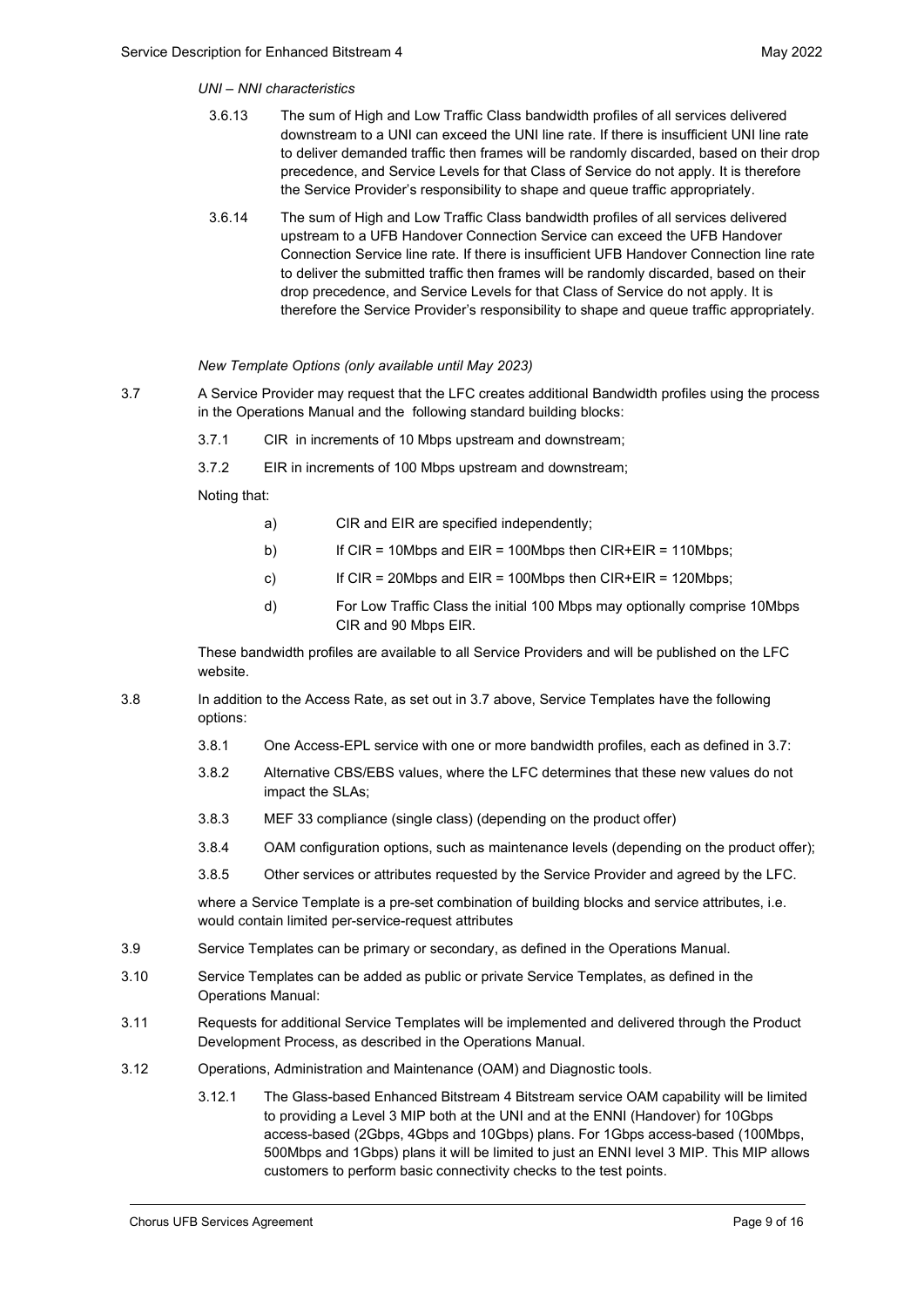- 3.12.2 The NID-based Enhanced Bitstream 4 Bitstream service includes a repeatable birth certificate function that verifies the as-provisioned service is performing to bandwidth and QoS performance specifications.
- 3.13 The NID-based and 10G glass-only variants of Enhanced Bitstream 4 Bitstream service will support 802.1ag and optionally include the following two Maintenance Associations that are available for the Service Provider's OAM system:
	- 3.13.1 UNI Service Provider-facing MIP; and
	- 3.13.2 E-NNI MIP.

The following maintenance levels will apply:

- a) Maintenance Domain levels 0-2 are reserved for use by the LFC.
- b) Maintenance Domain level 3 is used for the UNI MIP/E-NNI MIP;
- c) A Service Provider may request specific OAM attributes, including custom Maintenance Domain levels, via the Product Development Process.
- 3.14 The Glass-based Enhanced Bitstream 4 Bitstream service will support 802.1ag and include an E-NNI MIP (for 1Gbps access-based services), and both an ENNI MIP and a UNI MIP (for 10Gbps accessbased services).

# *Service Requirements*

- 3.15 To use the Enhanced Bitstream 4 Service the Service Provider must have the capability to access and interconnect with it, by one of the following:
	- 3.15.1 Co-locating Service Provider equipment at the local or regional POI using the UFB Handover Connection Service and Central Office and POI Co-location Service;
	- 3.15.2 Connecting to third party co-location space at the local or regional POI using the UFB Handover Connection Service, and with the third party taking the Central Office and POI Co-location Service;
	- 3.15.3 Connecting to a backhaul service at the local or regional POI; or
	- 3.15.4 By using the Direct Fibre Access Service to connect the UFB Handover Connection Service to Service Provider equipment at a remote location within the local or regional POI Central Office area.

The location of the POIs is detailed in the Operations Manual appendices. Note use of a connection to a Regional POI may also require the use of the Tail Extension Service to extend traffic from Local POI.

# *Additional Service Characteristics*

- 3.16 The technical specification of the Enhanced Bitstream 4 Service is set out in Appendix B.
- 3.17 The LFC will provide certain support and other assistance as part of the Enhanced Bitstream 4 Service including:
	- 3.17.1 An automated facility for Service Requests;
	- 3.17.2 An automated facility for fault notifications;
	- 3.17.3 A tool to assist the Service Provider in determining the location and availability of the Enhanced Bitstream 4 Service (pre-qualification); and
	- 3.17.4 An online application that tracks and manages the progress and status of an installation request,

each as more particularly set out in the Operations Manual.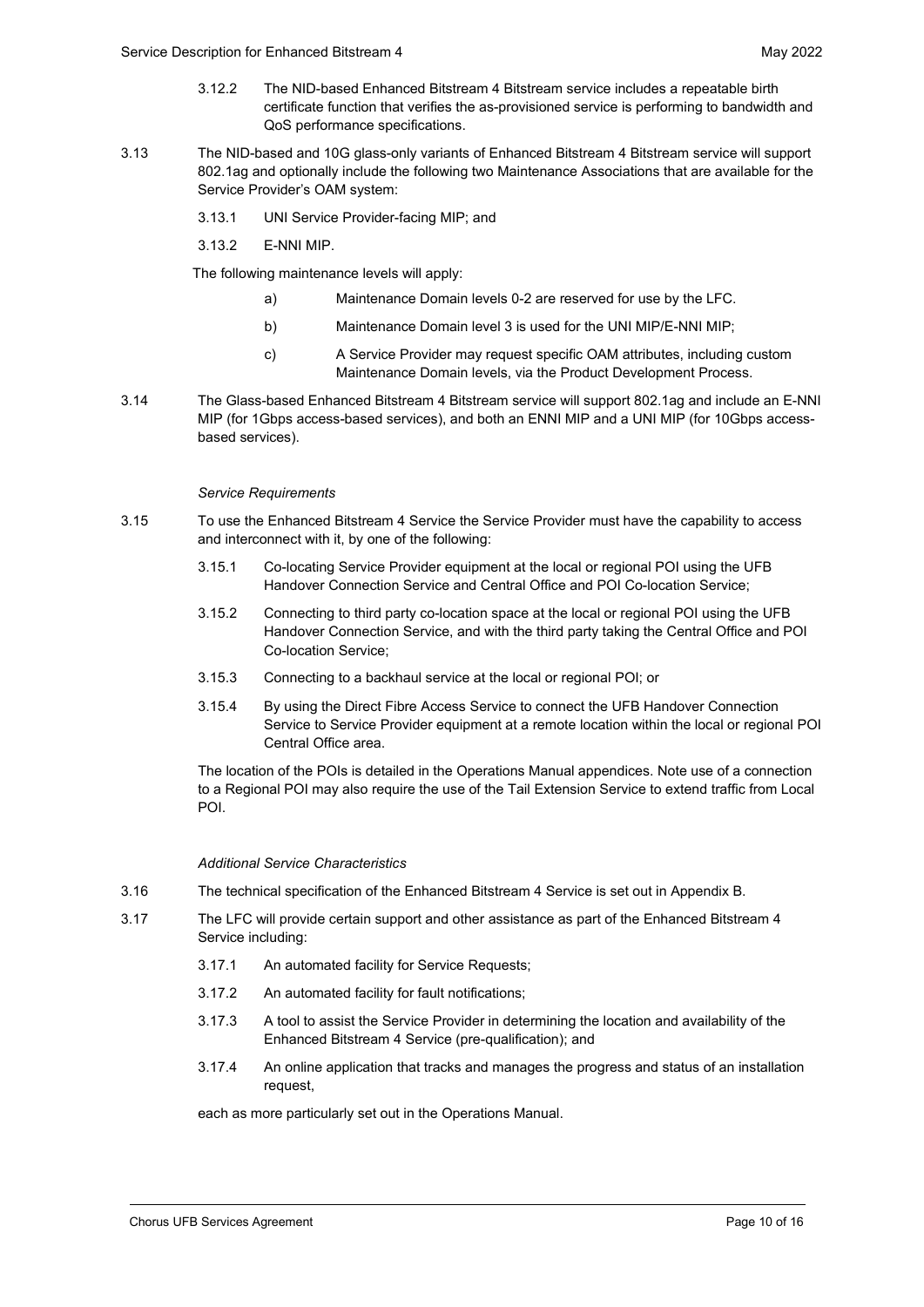- 3.18 The Enhanced Bitstream 4 Service specifically excludes:
	- 3.18.1 The UFB Handover Connection Service;
	- 3.18.2 Provision or maintenance of any cabling or connection or active device:
		- a) beyond the Service Demarcation Points;
		- b) between the jack terminating the LFC provided Fibre Lead-in and the NID/UNI where that cabling or connection is not provided by the LFC and the LFC has not agreed to take responsibility for that cabling or connection;
	- 3.18.3 Configuration, monitoring, operation, on-going support or maintenance of Service Providers' or End Users' applications, equipment or networks; and
	- 3.18.4 Supply of AC mains & UPS power, accommodation space, heating, ventilating, and air conditioning at the POI or End User Premises or Service Provider Premises or NBAP (as applicable).

# <span id="page-12-0"></span>**4 Service Demarcation Point at End User Premises or Service Provider Premises or NBAP (as applicable)**

- 4.1 For NID-based services, the Service Demarcation Point at the End User Premises, Service Provider Premises or NBAP (as applicable) is the 1000/100 Base-T or SFP Socket UNI on the NID.
- 4.2 For glass-only services, the Service Demarcation Point at the End User Premises, Service Provider Premises or NBAP (as applicable) is:
	- 4.2.1 Physically, the SCA connector on the ITP; and
	- 4.2.2 Logically, the transparent VLAN (802.1q) of the Access-EPL on the Enhanced Bitstream 4 Bitstream Access service.
- 4.3 The Enhanced Bitstream 4 Service excludes the End User Premises', Service Provider Premises' or NBAP's (as applicable) wiring. If a fault reported by the Service Provider is found to be caused by the End User Premises', Service Provider Premises' or NBAP's (as applicable) equipment (CPE) or the wiring at the End User Premises, Service Provider Premises or NBAP (as applicable) beyond the Service Demarcation Point, then the Service Provider may be charged the "No fault found" Ancillary Charge in the Price List. Note the wiring should comply with the industry standard Premises wiring requirements which are available at www.tcf.org.nz.

# <span id="page-12-1"></span>**5 Service Demarcation Point at POI**

- 5.1 Where no Tail Extension Service is supplied, the POI Service Demarcation Point is:
	- 5.1.1 The physical service demarcation point is the MOFDF in the local POI which is part of the UFB Handover Connection Service; and
	- 5.1.2 Logically, the single S-VLAN per Access-EPL on the UFB Handover Connection located at the local POI.
- 5.2 Where Tail Extension is used, the POI Service Demarcation Point is:
	- 5.2.1 Physically, the MOFDF in the National POI, which is part of the UFB Handover Connection Service; and
	- 5.2.2 Logically, the single S-VLAN per Access-EPL on the UFB Handover Connection located at the National POI.
	- 5.2.3 The logical demarcation between the Enhanced Bitstream 4 Bitstream Access service and the Tail Extension Service is the middle of the Ethernet Aggregation Switch at the local POI. There is no physical demarcation point and the Access-EPL is provisioned as a single entity.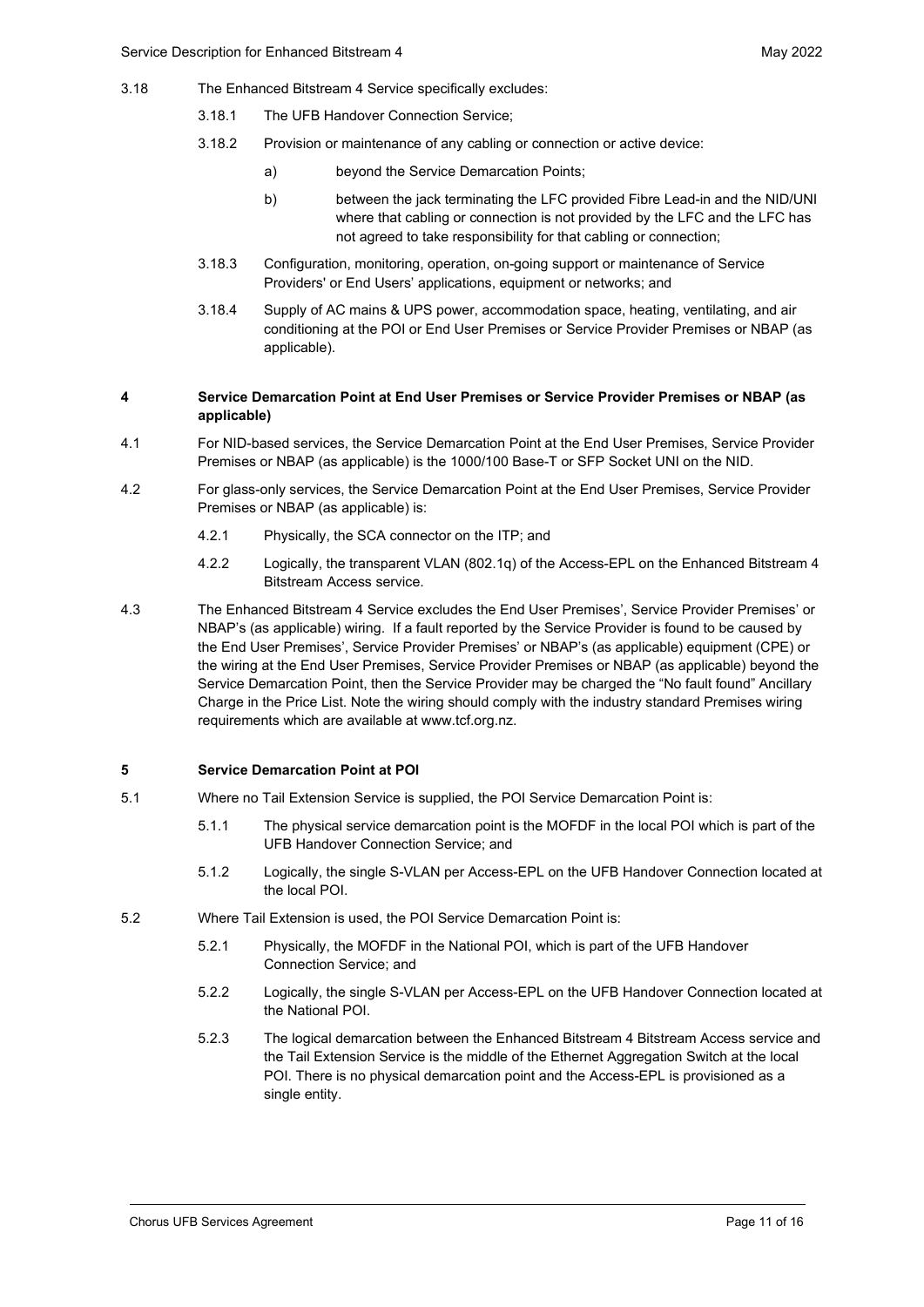# <span id="page-13-0"></span>**6 Service Prerequisites**

6.1 The UFB Handover Connection Service is a separate service and is a prerequisite to the supply of the Enhanced Bitstream 4 Service i.e. the Service Provider must first purchase and then continue to maintain a local or regional UFB Handover Connection Service at all times while taking the Enhanced Bitstream 4 Service.

# <span id="page-13-1"></span>**7 LFC and Service Provider Responsibilities**

7.1 Other LFC and Service Provider responsibilities are detailed in the General Terms and the Operations Manual.

# <span id="page-13-2"></span>**8 Fibre Diversity**

- 8.1 Enhanced Bitstream 4 supports Access Diversity options, where diversity is relative to another Enhanced Bitstream 4 Bitstream product instance in the same the End User Premises, Service Provider Premises or NBAP. Diversity is subject to the options, availability and limitations set out in Part 9 of the Operations Manual.
- 8.2 There may be practical limitations to providing full physical diversity to some sites. The provision of a separate entry to a LFC Central Office will have unique site specific engineering considerations and may attract additional costs.

# <span id="page-13-3"></span>**9 Enhanced Bitstream 4 Service Levels**

9.1 Service Levels for both the Layer 1 and Layer 2 components of the Enhanced Bitstream 4 Service are set out in the Service Level Terms for the Bitstream Services.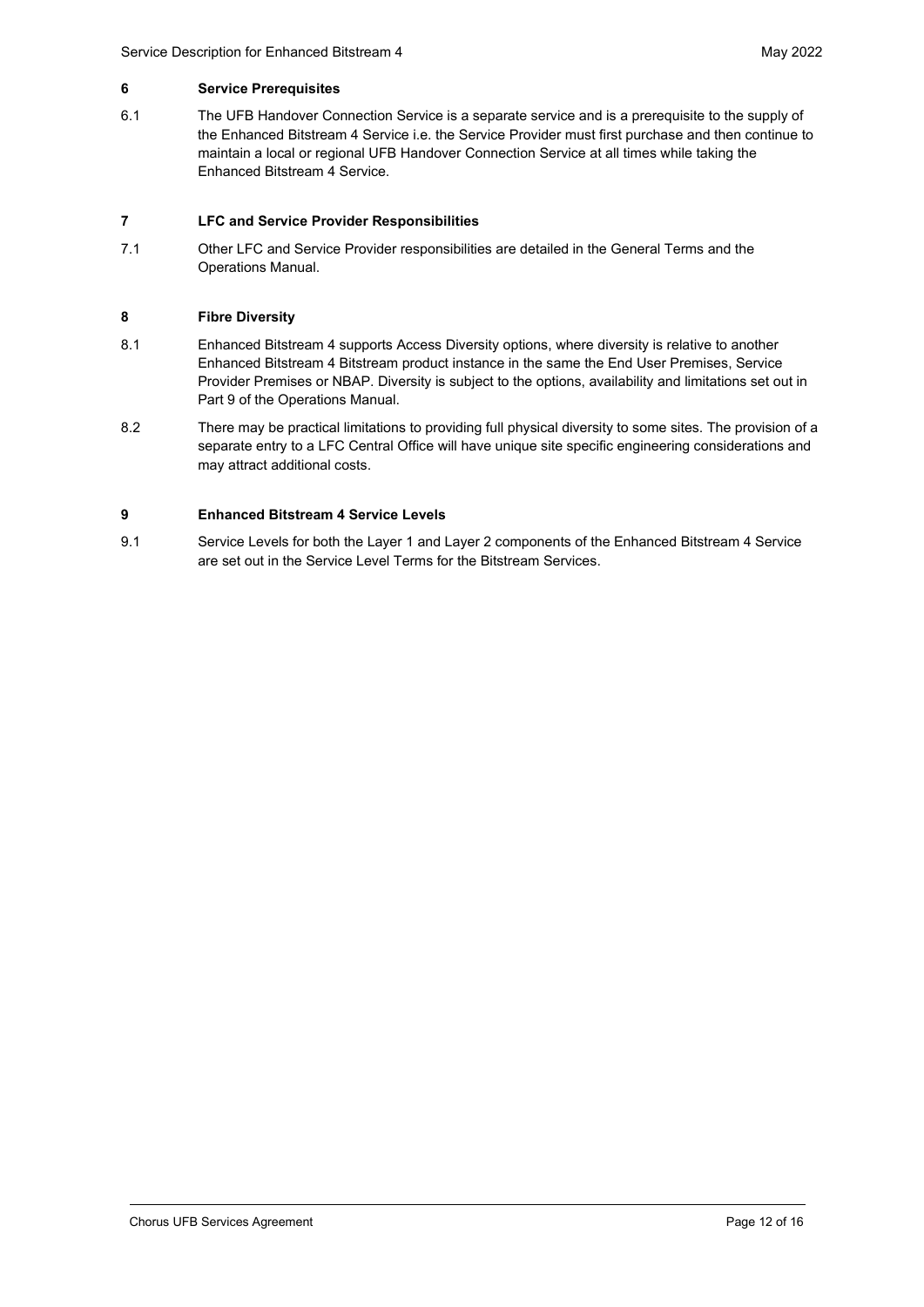# <span id="page-14-0"></span>**Appendix A – Diagrams**



Enhanced Bitstream 4 service, with and without Tail Extension. It is not intended to represent every situation or detailed physical architecture. The following points should be noted:

- The Enhanced Bitstream 4 Service, Service Levels and pricing applies from the UNI to the local POI.
- The Enhanced Bitstream 4 UNI is either:
	- o NID-based: The Ethernet port or SFP cage on the NID located in the End User Premises, Service Provider Premises or NBAP; or
	- o Glass-only: The connectorised fibre tail terminated on the ITP in the End User Premises, Service Provider Premises or NBAP.
- The Enhanced Bitstream 4 Service tail extension service, Service Levels and pricing applies from the local POI to the E-NNI at the regional POI.
- Access node and aggregation interconnection may use redundant links to meet Service Level requirements.
- If selected as an option by the Service Provider, OAM MIPs are configured on the NID UNI and E-NNI at Service Provider MEG Level 3.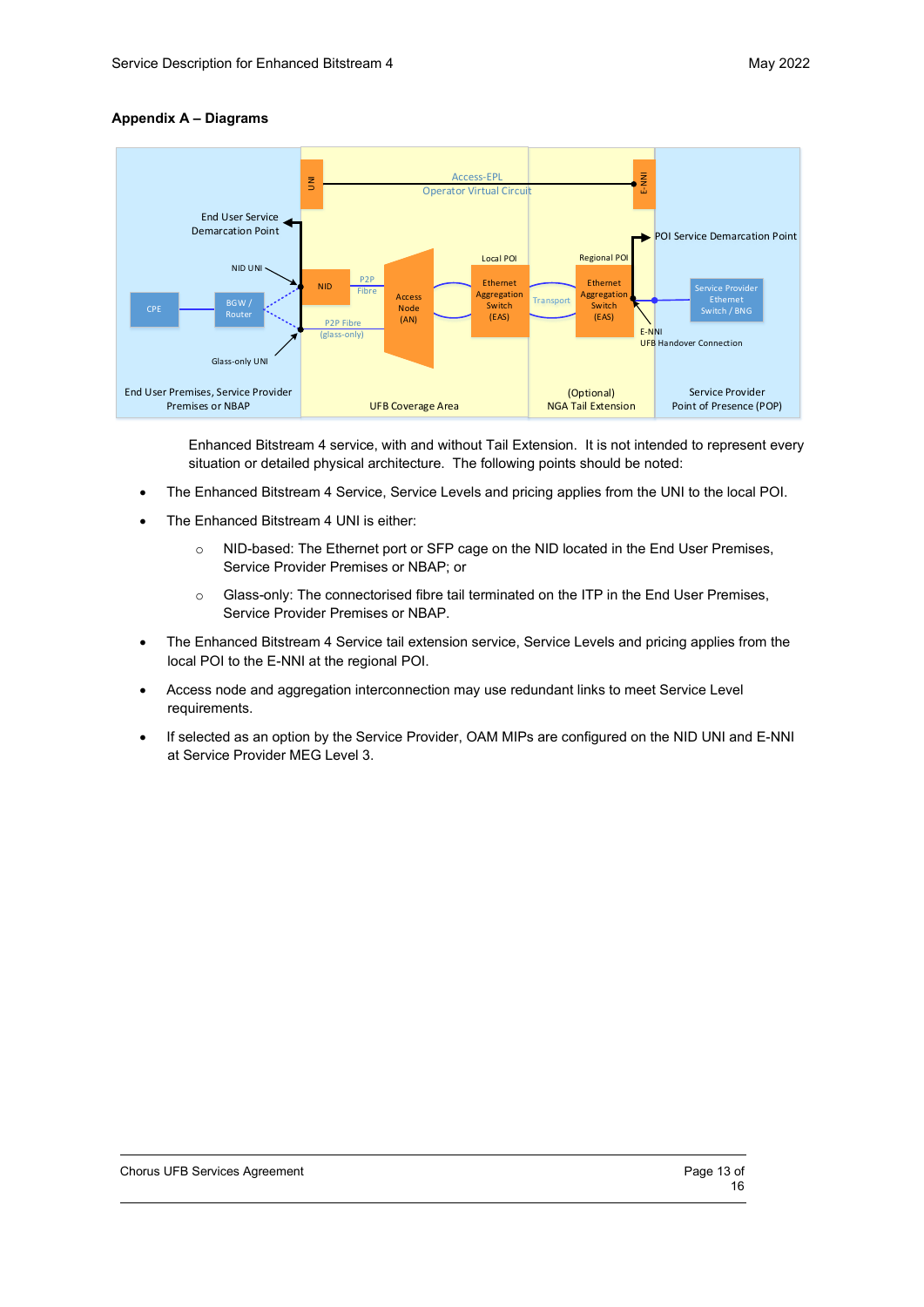# <span id="page-15-0"></span>**Appendix B – Technical Specification**

# **Technical Specification**

| Ethernet (UNI)                         | IEEE 802.3 - 2005<br>$\bullet$                                                                                                                                                                                                                                                                                                                                                           |
|----------------------------------------|------------------------------------------------------------------------------------------------------------------------------------------------------------------------------------------------------------------------------------------------------------------------------------------------------------------------------------------------------------------------------------------|
|                                        | Single tagged 802.1ad supporting 4093 VLANs<br>$\bullet$                                                                                                                                                                                                                                                                                                                                 |
| <b>UNI</b>                             | RJ45 1000/100 Mbps = 1000/100BaseT (NID only electrical<br>$\bullet$<br>option)<br>SFP Cage (1000/1000 Mbps) (NID only SFP option)<br>$\bullet$<br>Glass-only Connectorised Fibre Tail (SCA)<br>$\bullet$<br>1000Base-X<br>$\circ$<br>10GBase-X<br>$\Omega$                                                                                                                              |
| <b>UFB Handover Connection (E-NNI)</b> | Ethernet:<br>802.1ad VLAN (SVID, CVID); or<br>Double tagged QnQ.<br>Other Ethertypes on request                                                                                                                                                                                                                                                                                          |
| <b>VLAN</b>                            | Point-to-Point (Access-EPL)<br><b>MTU</b><br>9096 Bytes at the UNI;<br>9100 Bytes at the E-NNI.<br>Unicast Frame Delivery = passed within service CIR/EIR<br>Multicast Frame Delivery = passed within service CIR/EIR<br>Broadcast Frame Delivery = passed within service CIR/EIR<br>Layer 2 Control Protocols Processing = Limited (but may be<br>amended by the LFC from time to time) |
| Fibre                                  | External fibre must comply with ITU-T specification G.652D or 657A.<br>Internal building fibres cables must meet appropriate fire regulations<br>i.e. be Flame-Retardant, Non Corrosive, Low Smoke, Zero Halogen<br>(FRNC/LSZH).<br>Testing for power loss will be at either 1310 or 1550 nm<br>1625 nm reserved for network maintenance testing purposes<br>compliant with ITU-T L.41.  |
| Connector Type                         | Fibre terminations must be SC/APC type connectors (complying with<br>the IEC 61754-4 standard) or alternatively LC/APC also known as<br>LCA type connectors (complying with the IEC 61754-20 standard) as<br>appropriate.                                                                                                                                                                |
| Optic Types                            | Laser types and path characteristics expected to be designed to a<br>minimum standard which are contained in either IEEE 802.3 Section 5<br>standard or ITU-T G.984 standards.                                                                                                                                                                                                           |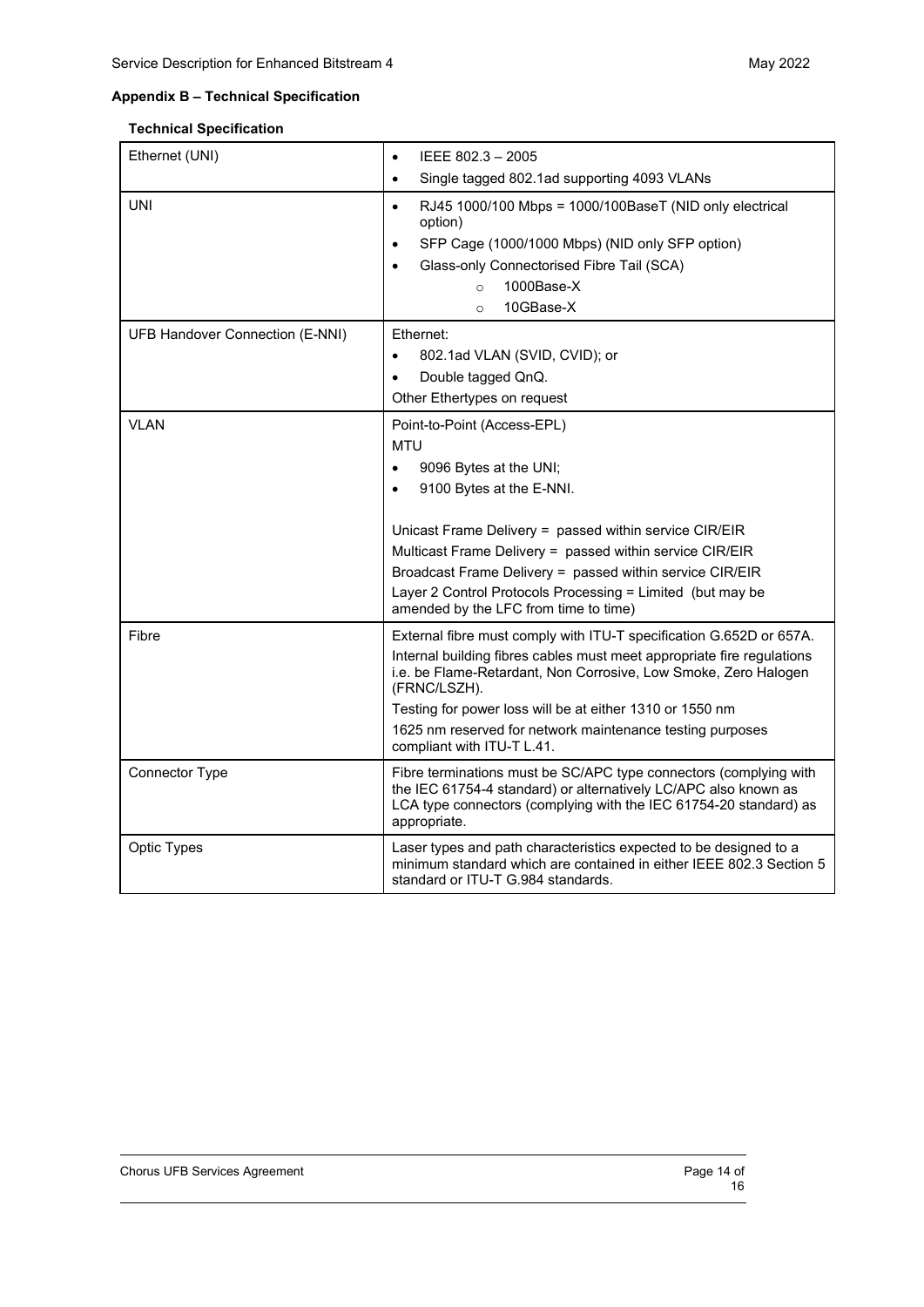# <span id="page-16-0"></span>**Appendix C –Enhanced Bitstream 4 Service Templates and Bandwidth Profiles**

This section provides a view of the Enhanced Bitstream 4 Service Templates and Bandwidth Profiles. These, and any future public Service Templates and Bandwidth Profiles, will be published on the LFC website. CBS/EBS values are based on the *TCF Ethernet Access Service Description v33, 11 May 2017.*

# Offers currently available that will be grandfathered May 2023

There are two NGA Business Premium offers available based on the access rate:

| <b>Offer</b>                | <b>Access Rate</b>      | <b>Segment</b>  | Primary | Geographic      | <b>Type</b> | <b>Headline Rate</b>       |                           |                  | <b>Other Options</b> |            |  |
|-----------------------------|-------------------------|-----------------|---------|-----------------|-------------|----------------------------|---------------------------|------------------|----------------------|------------|--|
|                             |                         |                 |         | <b>Zones</b>    |             | <b>High</b><br>Low         |                           | Colour           | <b>MEF33</b>         | <b>OAM</b> |  |
|                             |                         |                 |         |                 |             | <b>Symmetric</b>           | <b>Symmetric</b>          | <b>Awareness</b> | <b>Compliance</b>    |            |  |
| <b>Business Premium 100</b> | 100/100 Mbps            | <b>Business</b> | Priman  | UFB. RBI. Other | eBS4        | Select (0, 100 Mbps)       | Select ( $\leq 100$ Mbps) | Off              | Off/High             | On/Off     |  |
| <b>Business Premium 1G</b>  | 1000/1000 Mbps Business |                 | Priman  | UFB. RBI. Other | eBS4        | Select ( $\leq 1000$ Mbps) | Select (≤ 1000 Mbps)      | Off              | Off/High             | On/Off     |  |

#### *Low Traffic Class bandwidth selection*

The following Low Traffic Class bandwidth profiles can be selected per service request:

| Selection   | <b>Headline Rate</b><br><b>DS/US</b> | PIR (CIR+EIR)<br><b>Mbps</b> | <b>CIR</b><br><b>Mbps</b> | <b>CBS</b><br>kB | <b>EIR</b><br><b>Mbps</b> | <b>EBS</b><br>kB |
|-------------|--------------------------------------|------------------------------|---------------------------|------------------|---------------------------|------------------|
| $\mathbf 0$ | 0/0 Mbps                             | $\mathbf 0$                  | $\mathbf 0$               | $\mathbf 0$      | $\mathbf{0}$              | 0                |
| 100         | 100/100 Mbps                         | 100                          | 10                        | 32               | 90                        | 180              |
| 200         | 200/200 Mbps                         | 200                          | 10                        | 32               | 190                       | 180              |
| 500         | 500/500 Mbps                         | 500                          | 10                        | 32               | 490                       | 180              |
| 1000        | 1000/1000Mbps                        | 1000                         | 10                        | 32               | 990                       | 250              |

#### Where:

- Low Traffic Class bandwidth = 0 Mbps is only applicable if MEF 33 Compliance is set to on
- Low Traffic Class bandwidth > 0 Mbps is only applicable if MEF 33 Compliance is set to off
- All bandwidth profiles are symmetric, i.e. upstream bandwidth profile = downstream bandwidth profile;
- Business Premium 100 supports a maximum of 100Mbps Low Traffic Class bandwidth;
- Low Traffic Class Bandwidth does not include any bandwidth overhead for higher layer protocols. This is different to NGA Evolve or NGA Business.